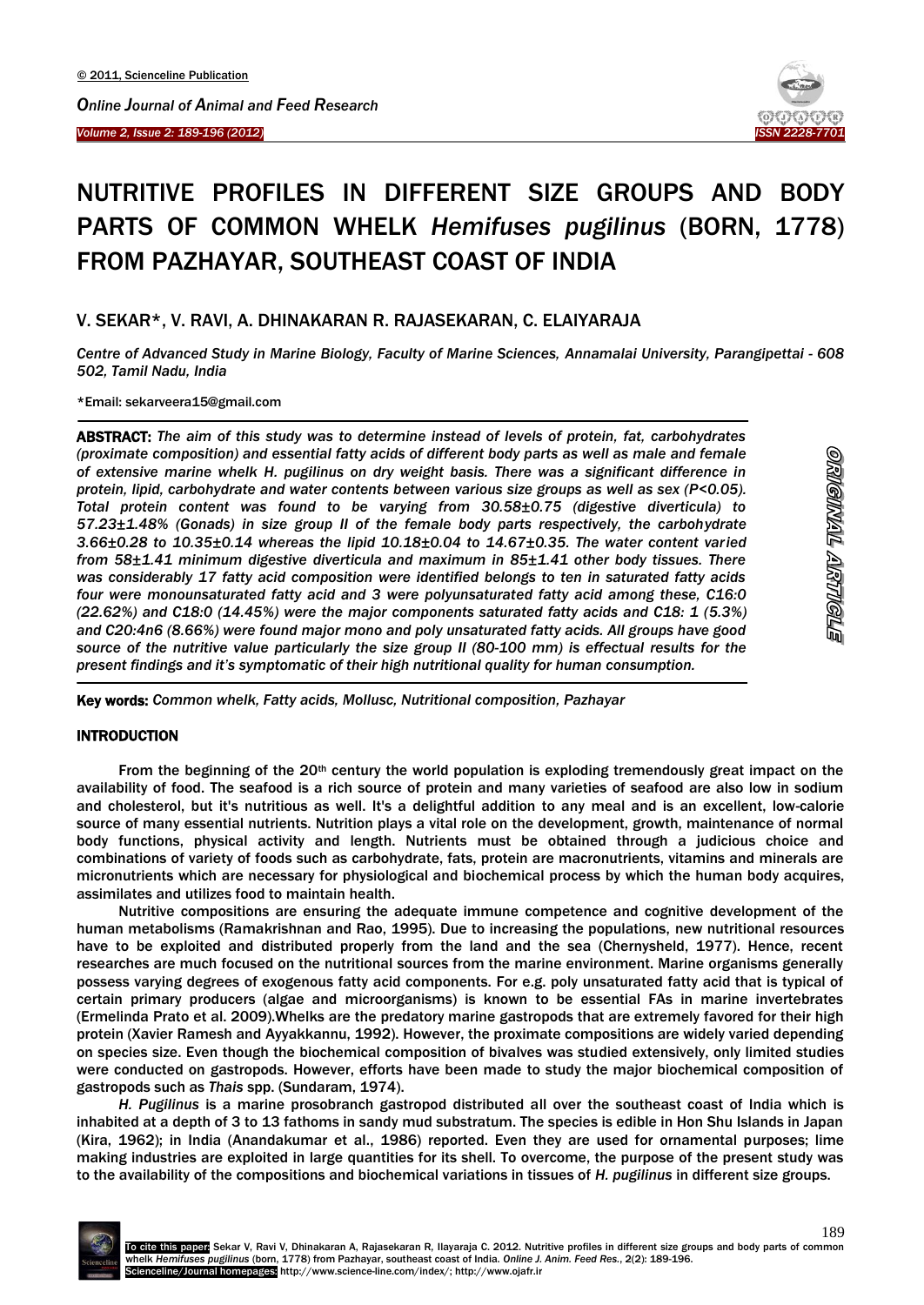#### MATERIALS AND METHODS

#### Sample Collection and Processing

The study animal were sourced from trawl net operation of by - catch resources at fish landing centre of Pazhayar (Lat 11º 21'22" N; long 79º 50'55" E) the selection of this harbor is one important landing center among the three minor fishing harbor in Tamil Nadu. More then 200 samples were segregate in to three different size groups ranging from 50 to 130 cm and washed thoroughly with tap water and subsequently with distilled water to remove the surface soil and dust. The outer shells were carefully removed and dissected out and identified the male and female were separated to various parts of body such as foot, mantle, gonad and other body tissues (remain part of the animal) could be dried in hot air oven at  $60^{\circ}$ C for 24 h. The dried material was powdered, sieved and used for further analysis in triplicate to analyze total protein, carbohydrate, lipid and water content. The whole body tissues of both sexes were pooled together and analyzed for the fatty acid profile.

*Estimation of total protein*: The folin – Ciocalteu phenol method (Lowry et al. 1953) was adopted for the estimation of total proteins in the different body parts of the dried samples.

*Estimation of carbohydrate*: For the estimation of carbohydrate content, using the procedure of phenolsulphuric acid (Dubois et al. 1956) method.

*Estimation of lipid*: The chloroform – methanol extraction procedure (Folch et al. 1956) methods was used for the extracting lipid from the various body parts.

The water content was estimated by subtracting the dry weight of the sample from the known wet weight of the sample dried in a hot air oven and then calculated in percentage to estimate the water content.

*Estimation of fatty acid*: Fatty acids in the sample were analyzed by converting them in to FAME and analyzed by Gas Chromatography (Sasser et al. 2005). The purified methyl esters were analyzed by gas chromatography (Agilent- GC 6890N) equipped with flame ionization detector. Capillary column- HP Ultra 2 with 2m long and 0.2mm inner diameter coated with 5% phenyl methyl silaxane and 0.33µm thickness was used. The rate of hydrogen carrier gas flow was maintained at 30ml/min. FAMEs were identified by MIDI calibration standard software.

#### RESULTS

Sea food is the important constituent of the human diet, nowadays the protein efficiency increasing in developing countries. It has stimulating exploration of non – traditional resources (Woodcock and Benkendorff, 2008). The proximate composition of the male meat of marine gastropod in various body parts and size groups were showed (Figures 1, 2 and 3) and the female body parts were shown (Figures 4, 5 and 6) the mean values of protein, carbohydrate, lipid, water content and fatty acids were showed. The percentage biochemical compositions of various body parts of male and female *H. pugilinus* were analyzed and represented, the protein, carbohydrate, lipid and water content varied significant (P<0.05). The level of composition was higher in gonad in case of both male and female in all the size groups.

In the present investigations SGII is more significant value compare to the SG I and SG III. The protein content varied from the SG I foot of female 44.9±1.34 - 48.4±1.88 in gonad respectively SG II 47.1±1.47 - 57.2±1.48, SG III 30.5±0.75 - 35.6±1.69.The maximum in gonads (57.2±1.48) in SG II and least amount in 30.5±0.75 in SG III. In order the protein content varied from 40.3±0.14 - 46.1±0.05, 46.4±0.05 - 56.3±0.09 and 29.1±0.14 - 35.8±0.11 the maximum (56.3±0.09) SG II and least amount in 29.58±0.75 in SG III.

Carbohydrate level ranged from the female 5.48±0.28 - 8.13±0.04 in SG I, SG II 6.9±0.14- 10.3±0.14, SG III 3.66±0.28 - 5.46±0.37.Carbohydrate higher in gonad (10.3±0.14) SG II and lower amount in foot (3.66±0.28) SG III. In order the male 8.12±0.14 - 11.2±0.12, 7.82±0.09- 9.88±0.08 and 3.90±0.07 - 5.16±0.12 the maximum (11.2±0.12) in SGI and least amount in 3.90±0.07in SG III. In female, the lipid content varied from 12.59±0.48- 15.95±0.07 (SG I) 10.37±0.21 - 14.6±0.35 (SG II) 10.1±0.04 - 13.1±0.07 (SG III). Amount of lipid maximum in  $(15.9\pm0.07)$  gonad SG I and minimum in foot  $(10.8\pm0.04)$  SG I, respectively male  $5.83\pm 0.08$  -  $12.5\pm0.14$ , 8.92±0.10 - 14.8±0.04 and 10.2±0.18 - 13.2±0.19 higher in gonads (15.9±0.07) SI and lower in foot (10.1±0.04) SG II. In the present study, the lipid formed only a less percentage of the total biochemical constituent and it was found to be high in gonad (15.9±0.07 SG II) followed by other body tissues (15.1±0.09 SG I), Digestive diverticula (14.6±0.35SG II) and foot (12.5±0.48 SG I) in *H. pugilinus*. Whereas in the case of *Meretrix meretrix* lipid content was higher in mantle (4.38%) (Palpandi et al. 2008), visceral mass (3.94%) and mantle (3.5%) in *Katelysia opima* (Soma Saha, 2004) and digestive diverticula (8.3%) in gonad and foot (Rajan, 1987). The differences in lipid content of tissues are partially due to the gradual transference of lipids of gonads as reported in *C. Tehuelcha* (De Moreno et al. 1976).

In the present findings, the water content in male ranged from 86 $\pm$ 1.41 - 83 $\pm$ 1.41 and which was high in other body tissues of SG II and minimum in digestive diverticula of SG II. In female, water content varied between 85±1.41 - 79.5±0.70 maximum in other body tissues of SG III and minimum in digestive diverticula in SG III. Totally 17 different fatty acids were identified 10 were saturated fatty acids (SFA), four were monounsaturated fatty acids and 2 polyunsaturated fatty acids (PUFA), among SFAs, and C16:0 and C18 : 0 were the major acids. In MUFA C18:1 and in PUFA C20:4ω6C were the major acids found in *H.pugilinus.*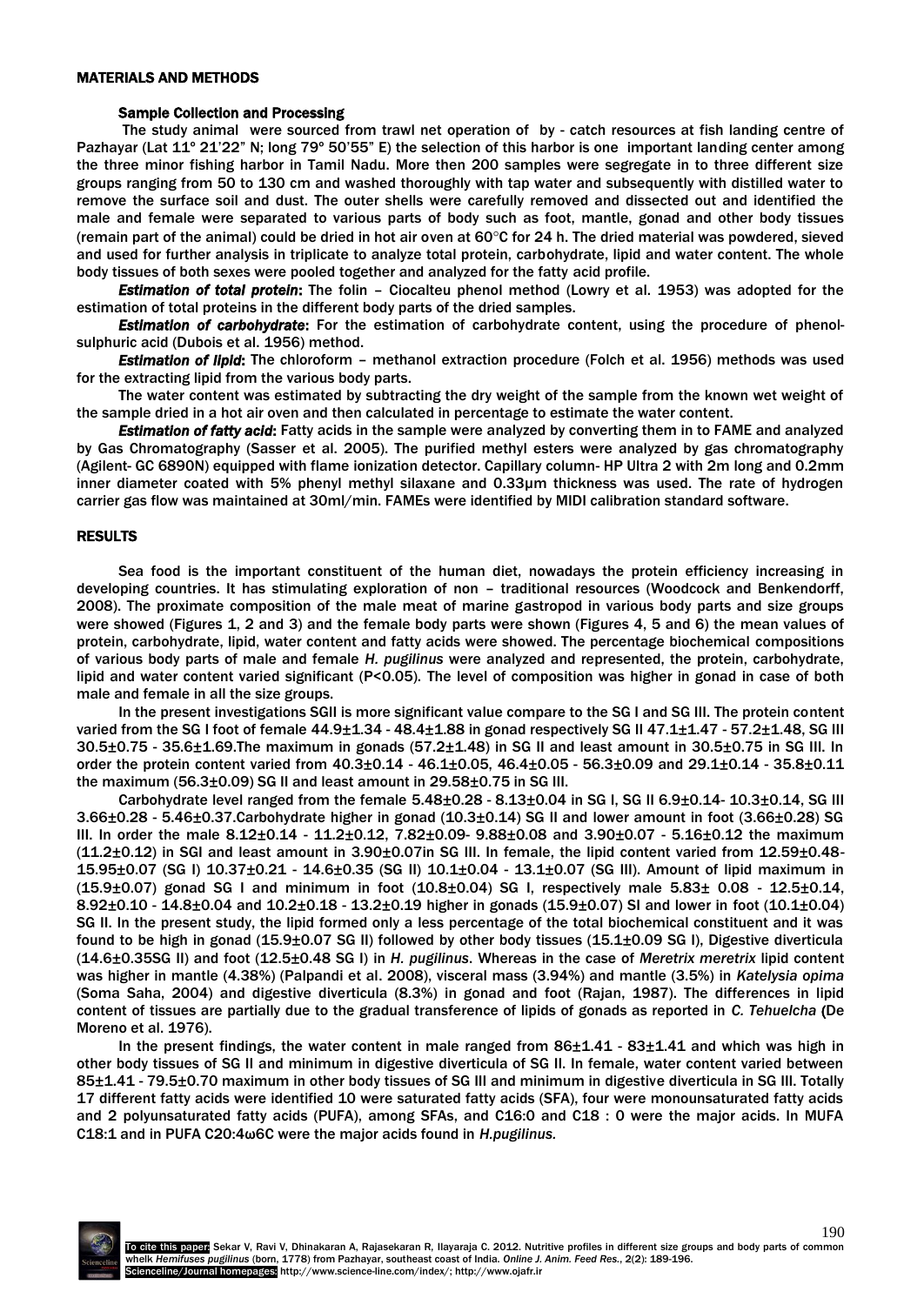| Table 1 - Fatty acid profile for H. pugilinus  |                 |             |              |
|------------------------------------------------|-----------------|-------------|--------------|
| <b>Position of carbon atom</b>                 | Percentage (%)  |             |              |
|                                                | SG <sub>I</sub> | <b>SGII</b> | <b>SGIII</b> |
| <b>Saturated Fatty acids (SFA)</b>             |                 |             |              |
| C10:0                                          |                 | 0.05        |              |
| C12:0                                          | 0.71            | 0.16        | 0.86         |
| C13:0                                          | 0.08            | 0.1         |              |
| C14:0                                          | 3.98            | 3.89        | 2.67         |
| C15:0                                          | 1.83            | 1.74        | 0.67         |
| C <sub>16:0</sub>                              | 22.62           | 22.48       | 11.11        |
| C17:0                                          | 4.9             | 4.65        | 3.26         |
| C18:0                                          | 12.86           | 14.45       | 13.41        |
| C <sub>19:0</sub>                              | 0.58            | 0.75        | 0.89         |
| C20:0                                          | 0.92            | 1.61        | 0.57         |
|                                                | 48.48%          | 49.88%      | 33.44%       |
| <b>Mono Unsaturated Fatty acids (MUFA)</b>     |                 |             |              |
| $C16:1n-5$                                     | 0.17            | 0.17        |              |
| $C17:1n-8$                                     | 0.67            | 0.65        | 0.47         |
| $C18:1n-9$                                     | 4.15            | 5.3         | 4.61         |
| C20:1n-7                                       | 1.94            | 1.81        | 0.71         |
|                                                | 6.93%           | 7.93%       | 5.32%        |
| <b>Poly Unsaturated Fatty acids (PUFA)</b>     |                 |             |              |
| $C18:3n - 6$                                   | 0.36            | 0.38        |              |
| C20:4n-6                                       | 8.66            | 6.93        | 4.68         |
| C20:4n-12                                      |                 |             | 10.96        |
|                                                | 9.02%           | 7.31%       | 15.64%       |
| * Percentage composition of fatty acid profile |                 |             |              |



Figure 1. Proximate composition in male *H. pugilinus* body parts; \* - Size group I (50 - 70 cm)

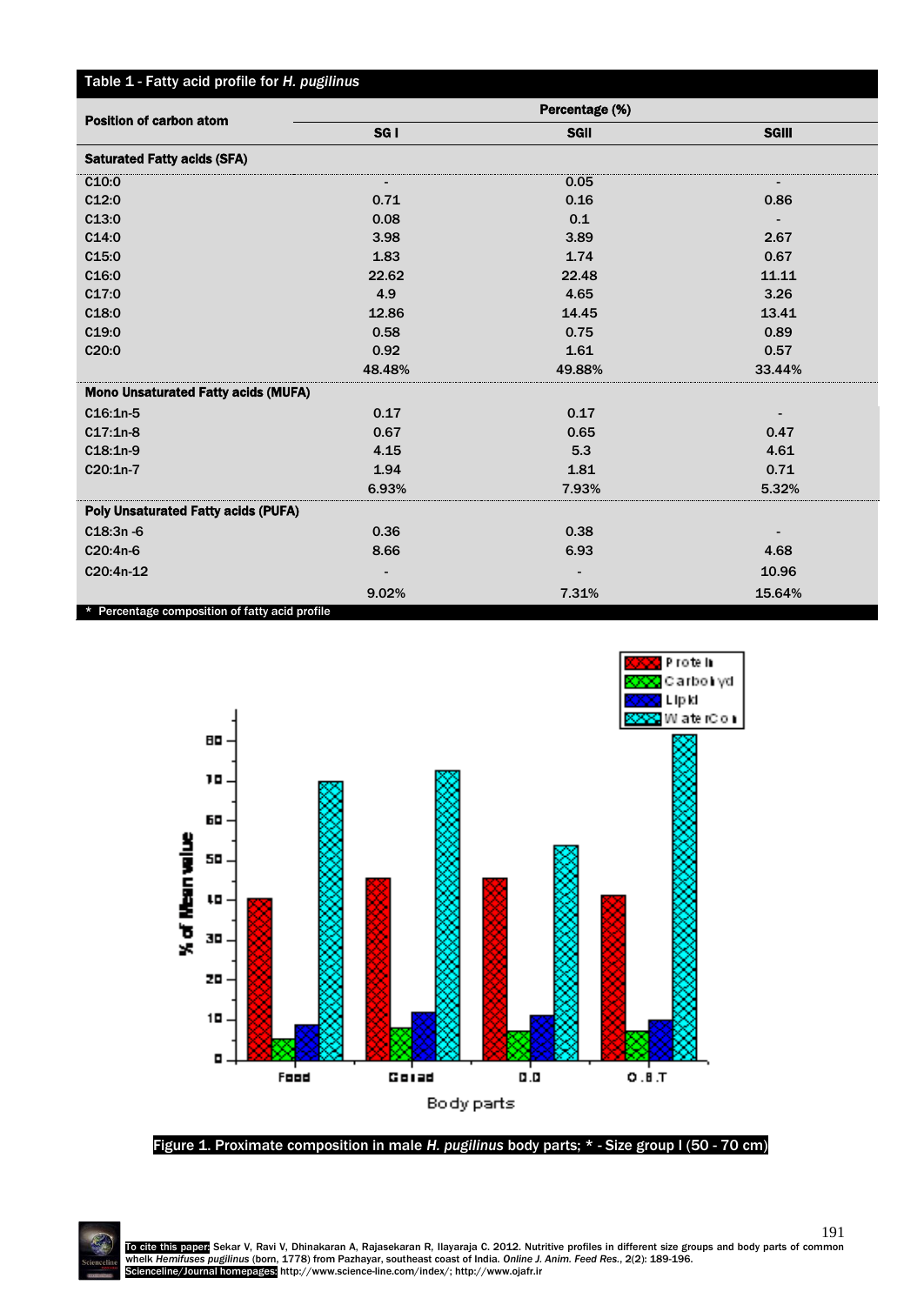

Figure.2. Proximate composition in male *H. pugilinus* body parts; \* - Size group II (80 - 100 cm)



Figure 3. Proximate composition in male *H. pugilinus* body parts; \* - Size group II (110 - 130 cm)

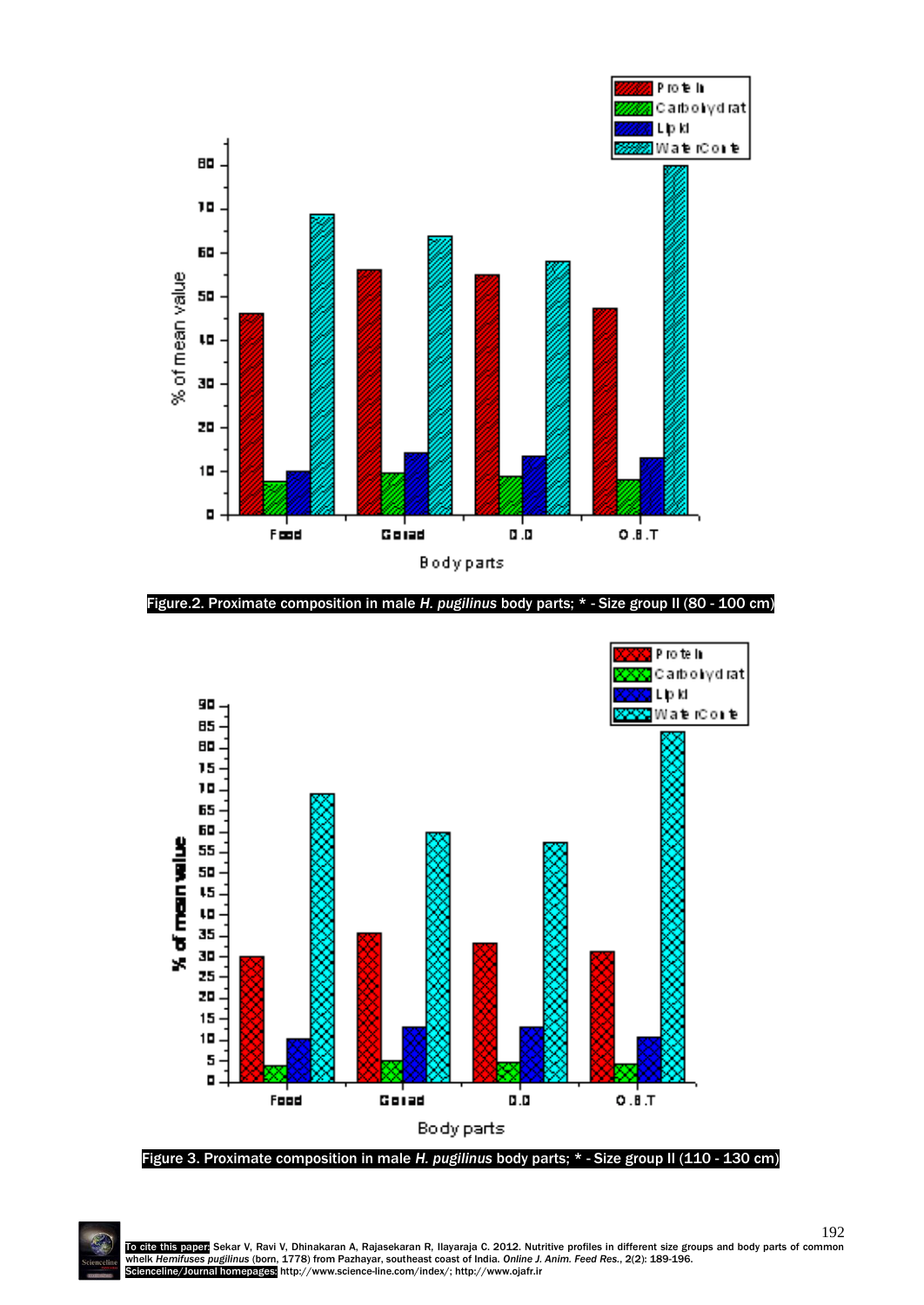



Figure 5. Proximate composition in female *H. pugilinus* body parts of Size group II (80 - 100 cm); \* - Size group II (80 - 100 cm)



193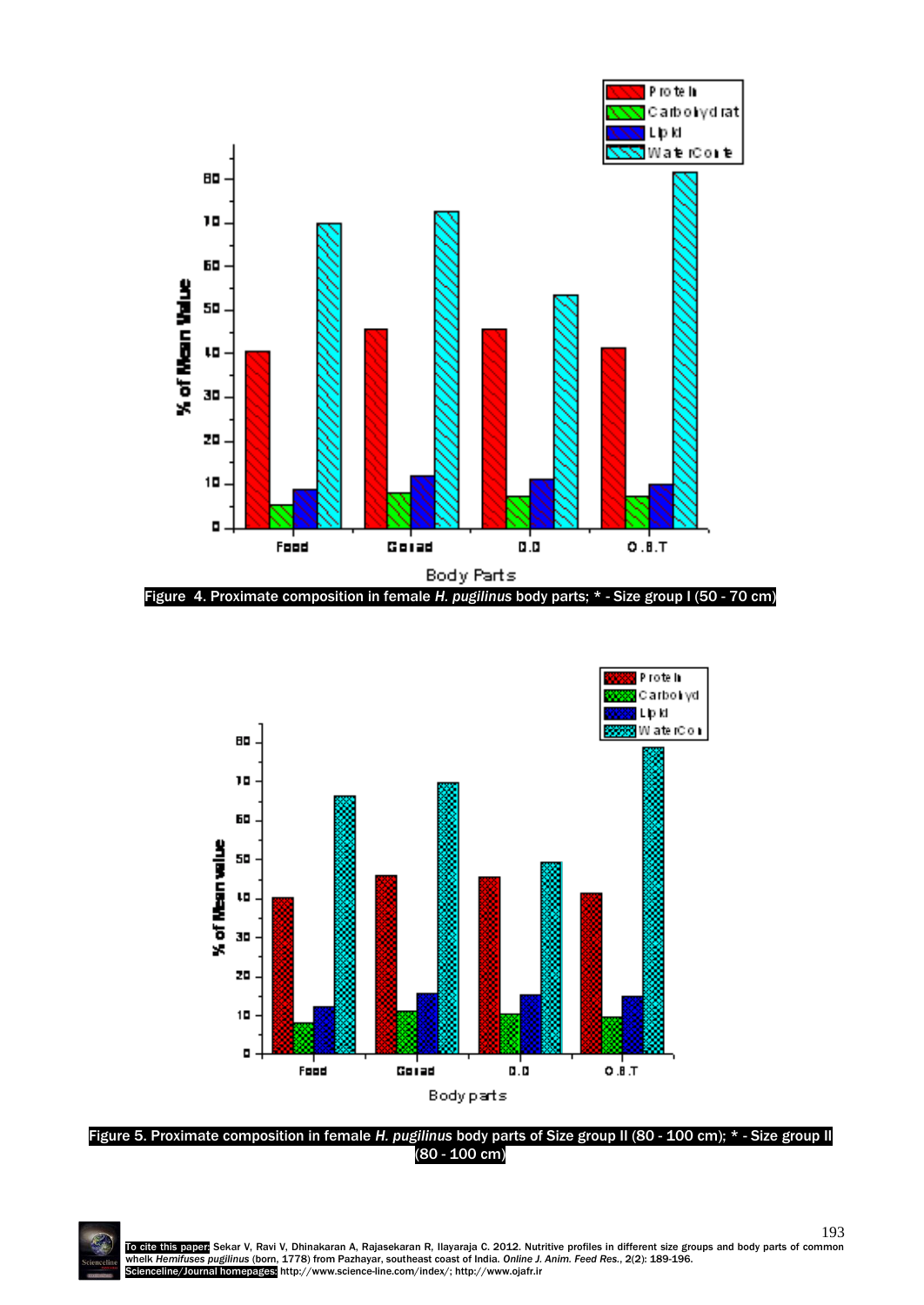

group III (110 - 130 cm)

#### **DISCUSSIONS**

The protein is essential for the sustenance of life and accordingly exists in large quantity of all nutrients in human body. The protein content varies from animal to animal, one body part to another and also season to season (Kunusaki, 2000). The variations in the biochemical constituents like protein, carbohydrate and lipid are mainly influenced by the reproductive cycle, feeding and age of the organisms concerned (Giese and Hart, 1967). Very well agreeing with the above facts, in the present study protein and carbohydrate were found to be higher in gonad (56.3±0.09) of SG II and SG I (48.4±1.88) respectively and it is due to the attainment of sexual maturity and consequent maturation of gonads. The reason for the maximum protein content recorded in the gonad than that of the other analyzed edible portions viz., foot, digestive diverticula and other body tissues of the *H. pugilinus* might be stated that the gonad part acts as a storage organ. In contrast to this view it was stated that the digestive gland acts as a storage site in most of the tropical molluscs (Owen, 1966; Jayabal and Kalyani, 1986; Rajkumar, 1995). The protein content values of the present study were found to be lying more with the protein values of 23.6 to 43.0% in the mantle of *Rapana rapiformis* (Rajkumar, 1995) and 15.71 to 29.8% in the whole body tissue of *Pythia plicata* (Shanmugam, 1991). But the protein was reported more or less equal to the present observation in *Babyloniya spirata* (Shanmugam et al., 2006) in which the adductor muscle, mantle and siphon mixture showed the maximum protein content of 51% and minimum of 43.87%; whereas protein in the foot muscle was 62.13% in male and 64.44% in female of *Chicorus virgineus* and 60.78% and 60.43% of the male and female samples of *R. rapiformis* respectively (Xavier Ramesh and Ayyakkannu, 1992), *Thais bufo* (46.8% in males and 49.8% in females), *T. bisserialis* (42.4% males and 43.4% in females) (Tagore, 1990). Thivakaran (1988) recorded *L. quadricentus* (35.94%) and *N. pyramidalis* (35.63%).

The carbohydrate level in the present study ranged from 10.35±0.14of SG II and to 8.13±0.04 SG I, whereas adductor muscle, mantle and siphon mixture was maximum of 6.8% and minimum of 6.5% in *B. spirata* (Shanmugam et al., 2006). More carbohydrate in the gonad and digestive gland mixture than that of viscera and foot observed in *Morula granulata* suggested that it may be used during the reproductive physiological needs or may be converted to the gonadial lipids (Umadevi et al., 1985; Rajkumar, 1995) concluded that carbohydrate was higher in foot followed by digestive diverticula, mantle and gonad in *R. rapiformis*. Ansell et al. (1973) reported that, in molluscs, generally the carbohydrate reserves may be utilized under unfavourable conditions and the great variation found in tissues indicates that the level of mobilizable carbohydrate reserves may fluctuate widely and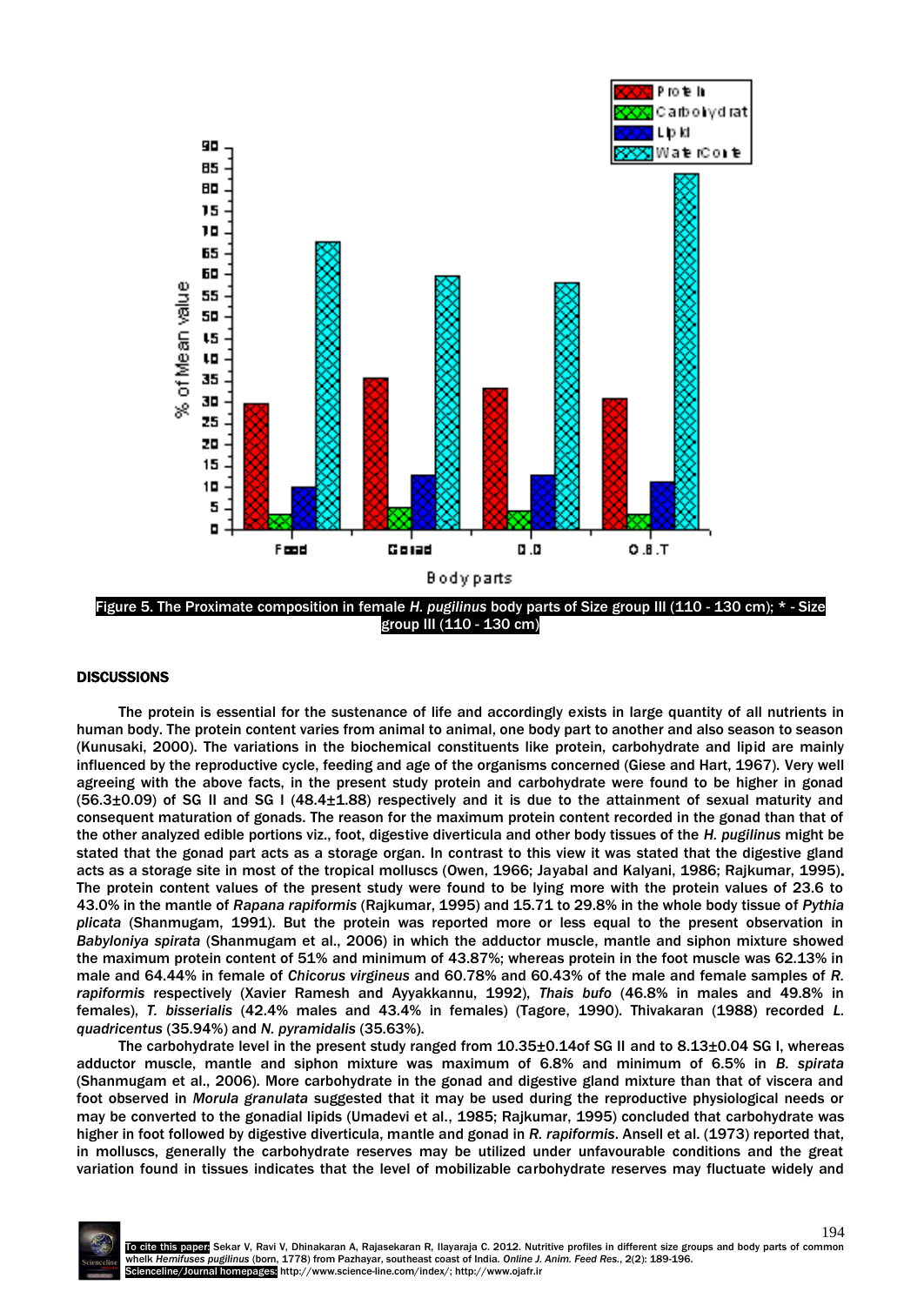rapidly in response to fluctuation in condition affecting the position of the animal. Water content in *H. pugilinus* was high in other body tissues of (85 $\pm$ 1.41%) SG III and low in digestive diverticula of (50 %) SG I. Similar observation on the variation in water content and dry weight (Ansell et al*.,* 1964) in *Venus mercenaria* and *Tivela stultorum* (Giese et al., 1967) which was due to the maturation and spawning.

The availability of SFAs content was 48.48 % (SG I) 49.88 % (SG II), and 33.44 % (SG III). The value of MUFA and PUFA are given in Table 1. Marine animals are the richest sources of PUFA it accounts about 31.97% of the total fatty acids, where 20:5 and 22:6 acids together accounted for about 90% of the total PUFA (Nair and Mathew, 2000). Among 17 different fatty acids were identified, 10 belong to saturated fatty acid (SFA), 4 were Mono Unsaturated fatty acids (MUFA) and three were polyunsaturated fatty acid (PUFA). The percentage availability of SFA was 48.48% (Size group - I), 49.88 % (Size group – II) and 33.44 % (Size group -III),whereas MUFA was 6.93% (Size group - I), 7.93% (Size group – II) and 5.32% (Size group -III) and PUFA was 9.02% (Size group - I), 7.31% (Size group – II) and 15.64% (Size group -III). Whereas fatty acid contents of *Perna viridis* and *Crassostera madrasensis* accounted 44.06 and 48.4%, 33.74 and 24.04%, 20.47 and 22.15% of SFA, PUFA and MUFA respectively (AjayaBhaskar, 2002).

In the present study arachidonic acid was found in all size groups which was 8.66% (Size group - I), 6.93% (Size group – II) and 4.68% (Size group -III). However, arachidonic acid has been proved effective in improving egg quality (Sargent et al. 1999) and survival at the early life stages of fish (Castell et al., 1994, Bessonart et al., 1999 and Koven et al., 2001). The variation in the SFA level in various size groups can be attributed to seasonal variations, diets and adaptation to habitat changes (AjayaBhaskar, 2002). The saturated fatty acids were the next most common fatty acids 26% in the FD and 25% in the frozen Green ripped mussels of *Perna canaliculus* (Murphy et al., 2001).

In stearic and palmitic acids were commonly high in nature in different species of limpets (Sonia Brazao et al., 2003). In this study the both acids were recorded 14.45% and 22.62% respectively. The water soluble esters of Stearic acid and of palmitic acid (Tween 20 - polyoxyethylene sorbitan monolaurate), and (Tween 40 - PSM) exhibited appreciable bacteriostatic and bactericidal activity against tubercle bacilli in concentrations of 0.01 to 0.001%, but esters of stearic and oleic acid (Tween 60 - PSM) and (Tween 80-PSM) were found inhibitory only at higher concentrations (Dubos, 1947). In the present study, *H. pugilinus* showed dominance of 16:0 and 18:0 fatty acids which constituted 22.62 and 12.86% (SGI) respectively, Therefore *H. pugilinus* would be better alternative sources since it contains both palmitic and lauric acid. Thus present study confirmed that biochemical composition was higher in the foot of various size groups and clearly indicated that they are potential source of nutrition for the currently famished world population.

#### **CONCLUSION**

In present study, variation in biochemical composition seems to be governed by different size group and different body parts. The study on proximate composition of *H. pugilinus* revealed that protein and lipid content were high. Fatty acids study depicted that, saturated fatty acids observed were ranging from 16.8 to 22.5% and Stearic acid and Palmitic acid were found to be dominant. This study clearly indicates that the mollusc *H. pugilinus*  was the potential source for nutritive value and it is strongly recommended for human consumption.

#### ACKNOWLEDGMENT

The authors are thankful to the Dean, CAS in Marine Biology, Faculty of Marine Sciences, and Annamalai University for providing with necessary facilities and Ministry of Environment and Forest for the financial support.

#### REFERENCES

- Ajaya Bhaskar D (2002). Nutritional evaluation of molluscan seafood. Ph.D. Thesis. Annamalai University, India.
- Anandakumar S, Amutharani G, Gladys Chandraleela A and Pragatheswaran V (1986). Biochemical studies on a little known marine gastropod *Hemifusus pugilinus* Born (Volemidae), Journal of the Marine Biological Association of India, 28: 1-2.
- Ansell AD, Sivadas P and Narayanan B (1973). The ecology of two sandy beaches in southwest India. IV. The biochemical composition of four common invertebrates, Marine Biological Association of India, 333- 348.
- Bessonart M, Izquierdo MS, Sahu M, Hernandez Cruz CM, Gonzalez MM and Fernandez Palacios H (1999). Effect of dietary arachidonic acid levels on growth and survival of gilthead sea bream *Sparus aurala*  larvae, Aquaculture, 179: 265-275.
- Brazao S, Morais S Boaventura D Re P Narciso L and Hawkins S.J (2003). Spatial and temporal variation of the fatty acid composition of *Patella* sp. (Gastropoda:Prosobranchia) soft bodies and gonads, Comparative Biochemistry and Physiology, 13(6): 425- 441.

195 To cite this paper: Sekar V, Ravi V, Dhinakaran A, Rajasekaran R, Ilayaraja C. 2012. Nutritive profiles in different size groups and body parts of common whelk *Hemifuses pugilinus* (born, 1778) from Pazhayar, southeast coast of India. *Online J. Anim. Feed Res.*, 2(2): 189-196. Scienceline/Journal homepages: http://www.science-line.com/index/; http://www.ojafr.ir